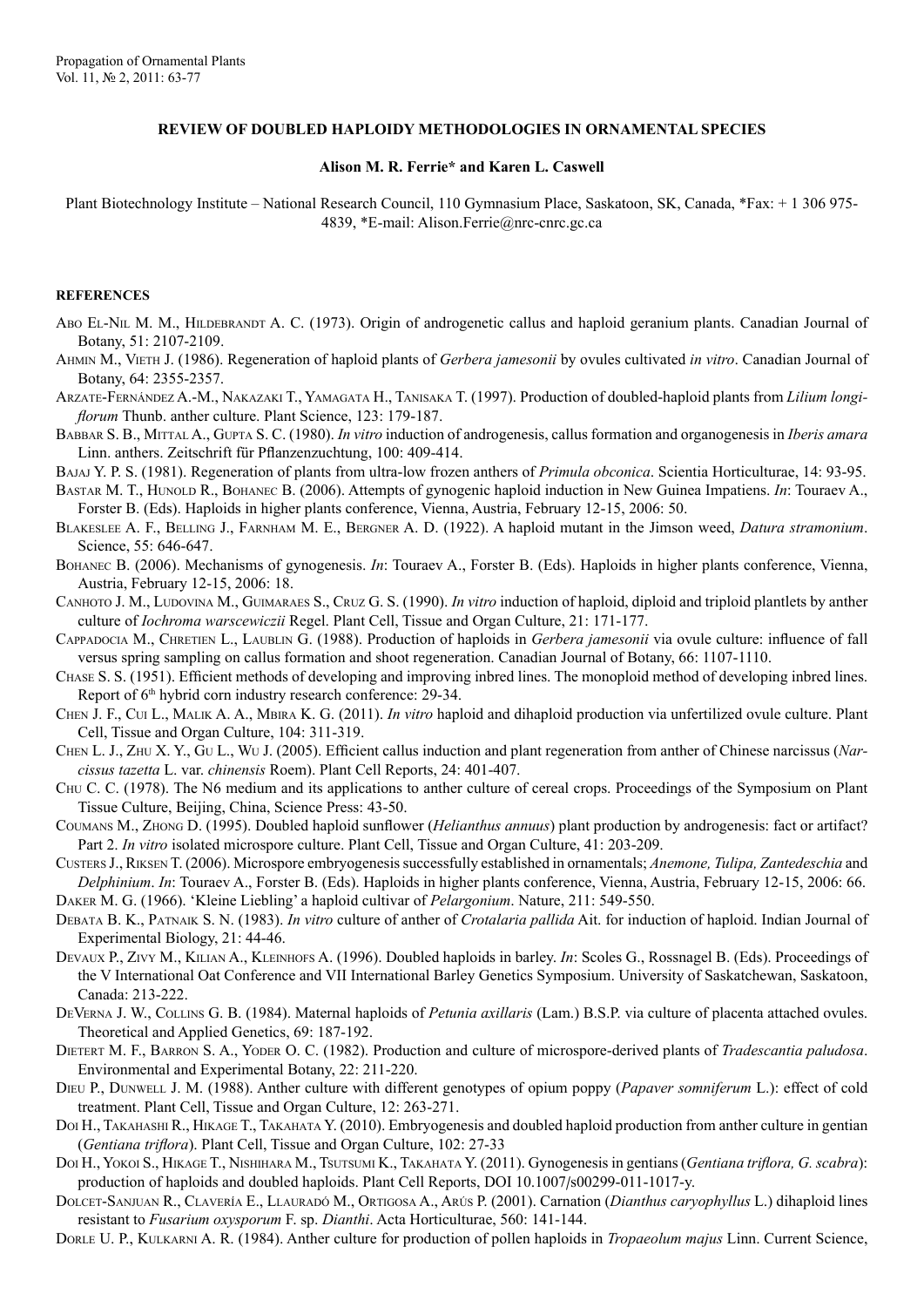53: 867-868.

Dunwell J. M. (2010). Haploids in flowering plants: origins and exploitation. Plant Biotechnology Journal, 8: 377-424.

Eeckhaut T., Werbrouck S., Dendauw J., van Bockstaele E., Debergh P. (2001). Induction of homozygous *Spathiphyllum wallisii* genotypes through gynogenesis. Plant Cell, Tissue and Organ Culture, 67: 181-189.

- Elooma P., Honkaanen J., Puska R., Seppanen P., Helariutta Y., Mehto M., Nevalainen L., Teeri T. H. (1993). *Agrobacterium*-mediated transfer of antisense chalcone synthase cDNA to *Gerbera hybrida* inhibits flower pigmentation. Bio/Technology, 111: 505-511.
- FERRIE A. M. R., CASWELL K. L. (2011). Isolated microspore culture techniques and recent progress for haploid and doubled haploid plant production. Plant Cell, Tissue and Organ Culture, 104: 301-309.
- Ferrie A. M. R., Keller W. A. (1995). Microspore culture for haploid plant production. *In:* Gamborg O. L., Phillips G. C. (Eds). Plant Cell, Tissue and Organ Culture. Fundamental methods, Springer-Verlag, Berlin: 155-164.
- Fu X., Yang S., Bao M. (2008). Factors affecting somatic embryogenesis in anther cultures of Chinese pink (*Dianthus chinensis* L.). In Vitro Cellular & Developmental Biology-Plant, 44: 194-202.
- Gamborg O. L., Miller R. A., Ojima K. (1968). Nutrient requirements of suspension cultures of soybean root cells. Experimental Cell Research, 50: 151-158.
- GEORGIEV G., CHAVDAROV I. (1974). The anther culture a new method of producing haploid plants. Genetetika i Selektsiia, 7: 404-415 (in Bulgarian).
- Germanà M. A. (2011a). Anther culture for haploid and doubled haploid production. Plant Cell, Tissue and Organ Tissue Culture, 104: 283-300.
- Germanà M. A. (2011b). Gametic embryogenesis and haploid technology as valuable support to plant breeding. Plant Cell Reports, DOI 10.1007/s00299-011-1061-7.
- Gu Z. P., Cheng K. C. (1982). Studies on induction of pollen plantlets from the anther cultures of lily. Acta Botanica Sinica, 24: 28-32.
- Gu Z. P., Cheng K. C. (1983). *In vitro* induction of haploid plantlets from unpollinated young ovaries of lily and its embryological observations (*Lilium davidii*). Acta Botanica Sinica, 25: 24-28.
- Guha S., Maheshwari S. C. (1964). *In vitro* production of embryos from anthers of *Datura.* Nature, 204: 497.
- Gupta P. P. (1982). Genesis of microspore-derived triploid petunias. Theoretical and Applied Genetics, 61: 327-331.
- Gurel A., Kontowski S., Nichterlein K., Friedt W. (1991a). Embryogenesis in microspore culture of sunflower (*Helianthus annuus* L.). Helia, 14: 123-128.
- GUREL A., NICHTERLEIN K., FRIEDT W. (1991b). Shoot regeneration from anther culture of sunflower (*Helianthus annuus*) and some interspecific hybrids as affected by genotype and culture procedure. Plant Breeding, 106: 68-76.
- Han D.-S., Niimi Y., Nakano M. (1997). Regeneration of haploid plants from anther cultures of the Asiatic hybrid lily 'Connecticut King'. Plant Cell, Tissue and Organ Culture, 47: 153-158.
- HEYWOOD V. H., BRUMMITT R. K., CULHAM A., SEBERG O. (2007). Flowering plant families of the world. Firefly Books, Richmond Hill, Ontario, Canada, 424 pp.
- HORLOW C., HAMZA S., CHUPEAU Y., PELLETIER G. (1996). Conditional lethal markers: spontaneous haploid selection in plants. *In*: Jain S. M., Sopory S. K., Veilleux R. E. (Eds). *In vitro* haploid production in higher plants, vol. 1, Kluwer Academic Publishers, Dordrecht, The Netherlands: 297-315.
- Hughes K. W., Bell S. L., Caponetti J. D. (1975). Anther-derived haploids of the African violet. Canadian Journal of Botany, 53:1442-1444.
- Inagaki M. N. (2003). Doubled haploid production in wheat through wide hybridization. *In*: Maluszynski M., Kasha K. J., Forster B. P., Szarejko I. (Eds). Doubled haploid production in crop plants: a manual. Kluwer Academic Publishers, Dordrecht: 53-58.
- ISHIZAKI H. (1998). Production of microspore-derived plants by anther culture of an interspecific F<sub>1</sub> hybrid between *Cyclamen persicum* and *C. purpurascens*. Plant Cell, Tissue and Organ Culture, 54: 21-28.
- Ishizaki H., Uematsu J. (1993). Production of plants from pollen in *Cyclamen persicum* Mill. through anther culture. Japanese Journal of Breeding, 43: 207-218.
- JELERČIČ J., BASTAR M. T., HUNOLD R., BOHANEC B. (2006). Studies of gynogenic haploid induction in *Mimulus aurantiacus* Progress report. *In*: Touraev A., Forster B. (Eds). Haploids in higher plants conference, Vienna, Austria, February 12-15, 2006: 51.
- Johansson L., Andersson B., Eriksson T. (1982). Improvement of anther culture technique: Activated charcoal bound in agar medium and elevated  $CO<sub>2</sub>$  concentration. Physiologia Plantarum, 54: 24-30.
- Johansson L., Eriksson T. (1977). Induced embryo formation in anther cultures of several Anemone species. Physiologia Plantarum, 40: 172-174.
- JOHANSSON L. B., CALLEBERG E., GEDIN A. (1990). Correlations between activated charcoal, Fe-EDTA and other organic media ingredients in cultured anthers of *Anemone canadensis*. Physiologia Plantarum, 80: 243-249.
- Kanwar J. K., Kumar S. (2008). *In vitro* propagation of *Gerbera* a review. Horticultural Sciencs, 35: 35-44.
- Kasha K. J., Kao K. N. (1970). High frequency haploid production in barley (*Hordeum vulgare* L.). Nature, 225: 874-876.
- KASHA K. J., ZIAUDDIN A., CHO U.-H. (1990). Haploids in cereal improvement: anther and microspore culture. *In:* Gustafson J. P. (Ed.). Gene manipulation in plant improvement II. Plenum Press, New York: 213-236.
- Kato M., Suga T., Tokumasu S. (1980). Effects of 2,4-D and NAA on callus formation and haploid production in anther culture of *Pelargonium roseum*. Memoirs of the College of Agriculture Ehime University, 24: 85-93.
- Kernan Z., Ferrie A. M. R. (2006). Microspore embryogenesis and the development of a double haploidy protocol for cow cockle (*Saponaria vaccaria*). Plant Cell Reports, 25: 274-280.
- Khoder M., Villemur P., Jonard R. (1984). Obtention de plantes monoploides et triploides par androgenese *in vitro* chez le *Begonia* × *hiemalis* Fotsch cv. (A). Bulletin de la Société Botanique de France, Paris, 131: 43-48.
- Khush G. S., Virmani S. (1996). Haploids in plant breeding. *In*: Jain S. M., Sopory S. K., Veilleux R. E. (Eds). *In vitro* haploid production in higher plants, vol. 1, Kluwer Academic Publishers, Dordrecht, The Netherlands: 11-33.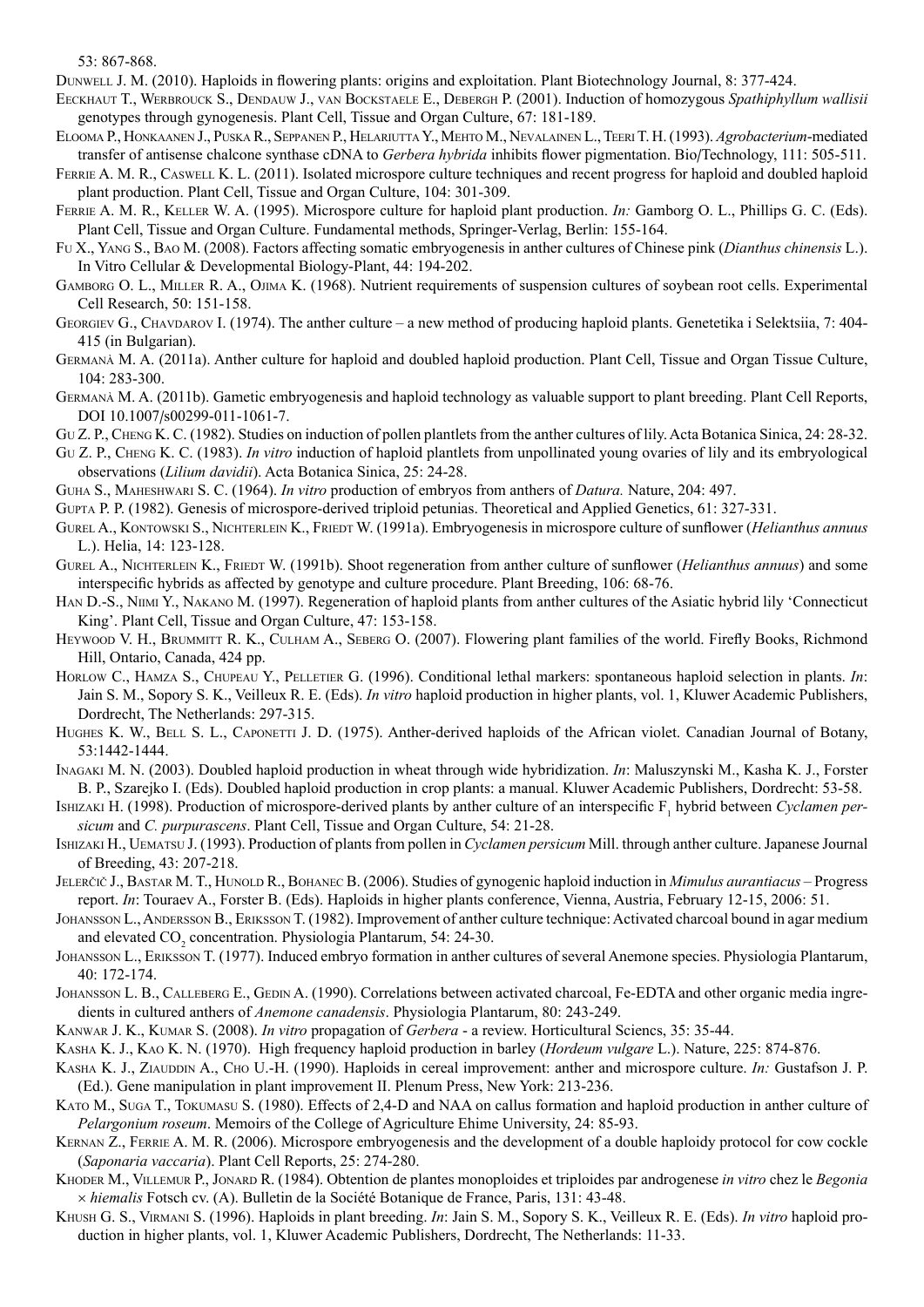- Laura M., Safaverdi G., Allavena A. (2006). Androgenetic plants of *Anemone coronaria* derived through anther culture. Plant Breeding, 125: 629-634.
- LAURIE D. A., BENNETT M. D. (1986). Wheat  $\times$  maize hybridization. Canadian Journal of Genetics and Cytology, 28: 313-316.
- Lee B. K., Ko J. A., Kim Y. S. (1992). Studies on the thidiazuron treatment of anther culture of *Paeonia albiflora*. Journal of the Korean Society for Horticultural Science, 33: 384-395.
- Lichter R. (1982). Induction of haploid plants from isolated pollen of *Brassica napus*. Zeitschrift für Pflanzenzuchtung, 105: 427-434.
- Lim K. Y., Werlemark G., Matyasek R., Bringloe J. B., Sieber V., El Mokadem H., Meynet J., Hemming J., Leitch A. R., Roberts A. V. (2005). Evolutionary implications of permanent odd polyploidy in the stable sexual, pentaploid of *Rosa canina* L. Heredity, 94: 501-506.
- Malhotra K., Maheshwari S. C. (1977). Enhancement by cold treatment of pollen embryoid development in *Petunia hybrida*. Zeitschrift für Pflanzenzuchtung, 85: 177-180.
- Maluszynski M., Kasha K. J., Forster B. P., Szarejko I. (2003). Doubled haploid production in crop plants: a manual. Kluwer Academic Publishers, The Netherlands, 428 pp.
- Martinez L. D., de Halac I. N. (1995). Organogenesis of anther-derived calluses in long-term cultures of *Oenothera hookeri* de Vries. Plant Cell, Tissue and Organ Culture, 42: 91-96.
- Maruta I., Matsumoto E. (1989). Induction of haploid plants from anther culture in *Gentiana* sp. Bulletin of the Nagano Vegetable and Ornamental Crops Experimental Station Japan, 5: 51-55 (in Japanese).
- Meynet J., Barrade R., Duclos A., Siadous R. (1994). Dihaploid plants of roses (*Rosa* × *hybrid* cv. Sonia) obtained by parthenogenesis induced using irradiated pollen and *in vitro* culture of immature seeds. Agronomie, 2: 169-175.
- Meynet J., Duclos A. (1990). *In vitro* culture of Persian buttercup (*Ranunculus asiaticus* L.) II. Production of plants through *in vitro* anther culture. Agronomie, 10: 213-218.
- Meynet J., Sibi M. (1984). Haploid plants from *in vitro* culture of unfertilized ovules in *Gerbera jamesonii*. Zeitschrift für Pflanzenzuchtung, 93: 78-85.
- Miyoshi K., Asakura N. (1996). Callus induction, regeneration of haploid plants and chromosome doubling in ovule cultures of pot gerbera (*Gerbera jamesonii*). Plant Cell Reports, 16: 1-5.
- Morrison G. (1932). The occurrence and use of haploid plants in tomato with especial reference to the variety marglobe. *In*: Jones D. F. (Ed.). Proceeding of 6<sup>th</sup> International Congress on Genetics, 2: 137.
- Mosquera T., Rodríguez L. E., Parra A., Rodríguez M. (1999). *In vitro* adventive regeneration from carnation (*Dianthus caryophyllus*) anthers. Acta Horticulturae, 482: 305-308.
- Murashige T., Skoog F. (1962). A revised medium for rapid growth and bioassays with tobacco tissue cultures. Physiologia Plantarum, 15: 473-497.
- MUROVEC J., STAJNER N., JAKSE J., JAVORNIK B. (2007). Microsatellite marker for homozygosity testing of putative doubled haploids and characterization of *Mimulus* species derived by a cross-genera approach. Journal of the American Society for Horticultural Science, 132: 659-663.
- Nagaraju V., Srinivas G. S. L., Lakshmi Sita G. (1998). *Agrobacterium*-mediated genetic transformation in *Gerbera hybrida.* Current Science, 71: 630-634.
- NITSCH J. P., NITSCH C. (1969). Haploid plants from pollen grains. Science, 163: 85-87.
- Nomizu T., Niimi Y., Han D.-S. (2004). Haploid plant regeneration via embryogenesis from anther cultures of *Hepatica nobilis*. Plant Cell, Tissue and Organ Culture, 79: 307-313.
- Nontaswatsri C., Ruamrungsri S., Fukai S. (2008). Callus induction and plant regeneration of *Dianthus chinensis* L. and *Dianthus barbatus* L. via anther culture. Acta Horticulturae, 788: 109-114.
- O'Donoughue L. S., Bennett M. D. (1994). Durum wheat haploid production using maize wide crossing. Theoretical and Applied Genetics, 89: 559-566.
- Ono K., Harashima S. (1981). Induction of haploid callus from isolated microspores of Peony *in vitro*. Plant and Cell Physiology, 22: 337-341.
- PATHIRANA R., FREW T., HEDDERLEY D., TIMMERMAN-VAUGHAN G., MORGAN E. (2011). Haploid and doubled haploid plants from developing male and female gametes of *Gentiana triflora*. Plant Cell Reports, DOI 10.1007/s00299-011-01012-3.
- Pedroso M. C., Pais M. S. (1994). Induction of microspore embryogenesis in *Camellia japonica* L., cv. Elegans. Plant Cell, Tissue and Organ Culture, 37: 129-136.
- Pedroso M. C., Pais M. S. (1997). Anther and microspore culture in *Camellia japonica*. *In*: Jain S. M., Sopory S. K., Veilleux R. E. (Eds). *In Vitro* haploid production in higher plants. Kluwer Academic Publishers, Dordrecht, Netherlands: 89-107.
- PRAKASH J., GILES K. L. (1986). Production of doubled haploids in oriental lily. *In:* Horn W., Jensen C. J., Oldenbach W., Schieder O. (Eds). Genetic manipulation in plant breeding. Walter de Gruyter & Co. Berlin: 335-337.
- Qu Y., Mok M. C., Mok D. W. S., Stang J. R. (1988). Phenotypic and cytological variation among plants derived from anther cultures of *Lilium longiflorum*. In Vitro Cellular & Developmental Biology-Plant, 24: 471-476.
- Rachmawati F. (2005). Kultur anther pada Anthurium (*Anthurium andreanum* Linden ex andre). MSc. Thesis. Departemen Agronomi dan Hortikultura Fakultas Pertanian Institut Pertanian Bogor, Halaman, Indonesia, 146 pp.
- Rao P. V. L., De D. N. (1987). Haploid plants from *in vitro* anther culture of the leguminous tree, *Peltophorum pterocarpum* (DC) K. Hayne (copper pod). Plant Cell, Tissue and Organ Culture, 11: 167-177.
- Raquin C. (1983). Utilization of different sugars as carbon source for *in vitro* anther culture of *Petunia*. Zeitschrift für Pflanzenzuchtung, 111: 453-457.
- Raquin C. (1985). Induction of haploid plants by *in vitro* culture of *Petunia* ovaries pollinated with irradiated pollen. Zeitschrift für Pflanzenzuchtung, 94: 166-169.
- Razdan A., Razdan M. K., Rajam V., Raina S. N. (2008). Efficient protocol for *in vitro* production of androgenic haploids of *Phlox*